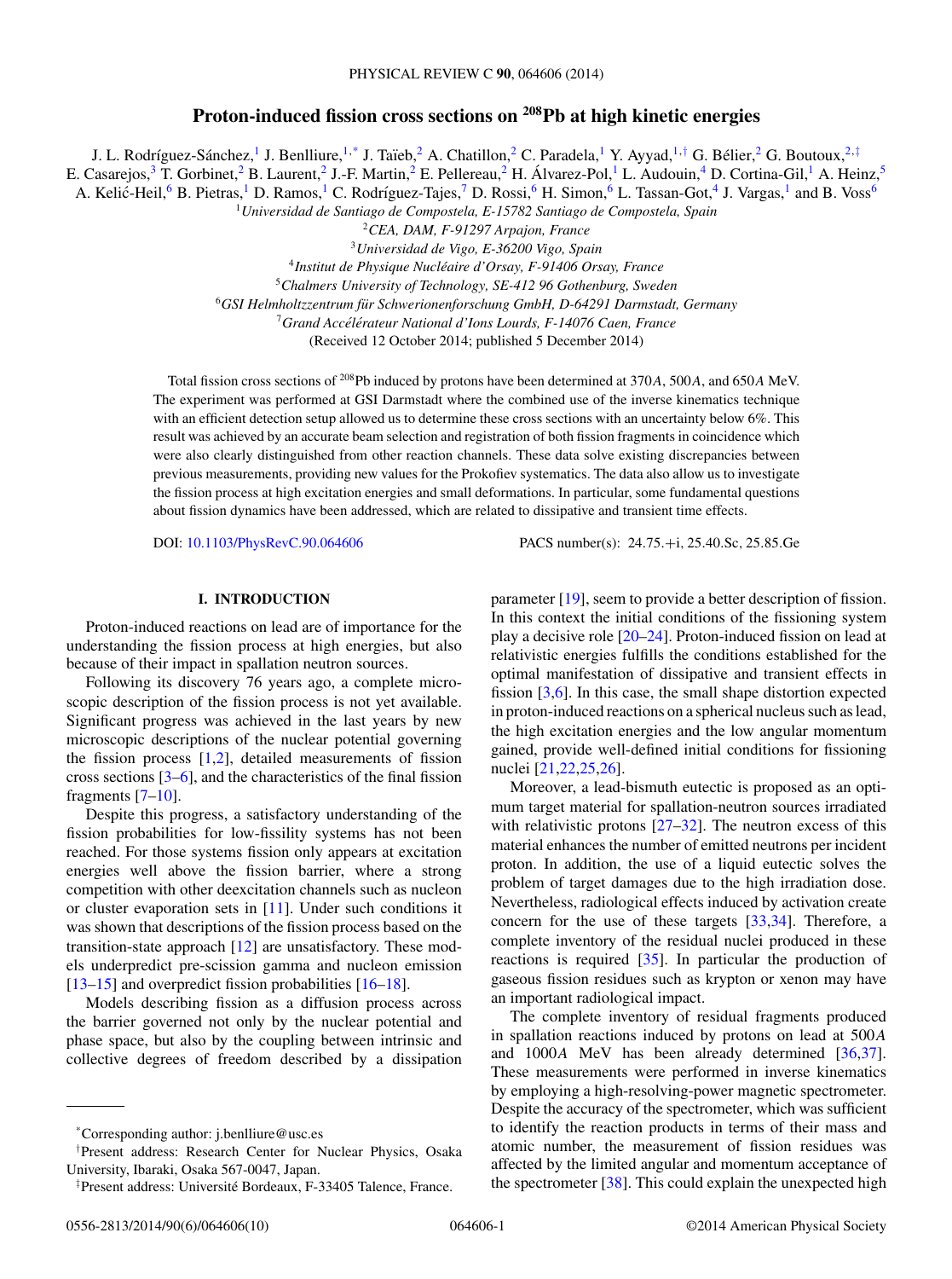fission cross section obtained at 500A MeV (232 mb) [\[36\]](#page-8-0). Indeed, a later measurement of this cross section based also on the inverse kinematics technique, but detecting both fission fragments in coincidence, provided a lower fission cross section (146 mb) [\[39\]](#page-8-0).

Proton-induced fission cross sections on lead have also been measured in direct kinematic experiments covering a large range in energy [\[40\]](#page-8-0). In this case limitations associated with the absorption of the fragments in the target and the techniques used for the identification of the fission channel could also explain the discrepancies, up to 50%, observed in these measurements. Therefore, the systematic of the proton on lead fission cross section established by Prokofiev some time ago [\[40\]](#page-8-0) could be questioned.

In this work we present a new accurate measurement of the fission cross section in reactions induced by protons on lead at 370A, 500A, and 650 A MeV. The experiment was also performed in inverse kinematics and takes advantage of a next-generation experimental setup [\[41–44\]](#page-8-0). This setup provides coincident measurement of both fission fragments, as well as their identification in atomic number. Moreover, high-precision tracking of the trajectories of the two fragments made it possible to separate fission reactions produced in the hydrogen target from reactions induced in other layers of matter traversed by the beam. These measurements allow us to clarify the discrepancies between the existing measurements, establish a new systematic, and contribute to the understanding of the fission process at high excitation energies.

#### **II. EXPERIMENT**

The most important feature of this experiment is the use of the inverse-kinematics method where a light target, in this case hydrogen, is bombarded with heavy relativistic projectiles: <sup>208</sup>Pb ions. This experimental approach has several advantages with respect to conventional experiments performed in direct kinematics. The fission fragments leave the target with high energy, covering a narrow angular range (less than 50 mrad) in the forward direction. These features facilitate the detection and identification of both fission fragments. In order to achieve these conditions, the experiment was performed at GSI Darmstadt where the SIS18 synchrotron is able to accelerate beams of  $^{208}$ Pb ions to 370A, 500A, and 650A MeV with a current of the order of  $10^5$  ions/s.

The accurate determination of the fission cross sections requires a precise measurement of the number of incoming projectiles and an unambiguous identification and counting of the fission events. To register and identify both fission fragments, an advanced detection setup was mounted behind the target providing a coincident measurement of the two fragments and covering the complete angular range in the forward direction. This setup permitted us to separate fission from other reaction channels, to identify the atomic number of both fission fragments and to reconstruct their trajectories in order to determine the reaction vertex. All these features are crucial for obtaining the setup detection efficiency and, therefore, the total fission cross section with high accuracy.



FIG. 1. (Color online) Top schematic view of the experimental setup used in this experiment. Sizes are not to scale.

#### **A. Description of the experimental setup**

Figure 1 shows a schematic representation of the detector setup used in this experiment. This setup can be separated into two parts: one to characterize the beam and another to identify and count the fission events. The first part consists of a plastic scintillator detector  $(50 \times 32 \times 1.5 \text{ mm}^3)$  [\[45\]](#page-8-0), an ionization chamber (MUSIC) [\[46\]](#page-8-0), and a time projection chamber (TPC) [\[47\]](#page-8-0) that provide the identification in atomic number of the beam ions and their transverse position, respectively.

Measurements were performed with a cylindrical target (11.24 mm long and 30 mm diameter) filled with liquidhydrogen of  $(85.9 \pm 1.5)$  mg/cm<sup>2</sup> produced in a cryostat [\[48\]](#page-8-0). The target was isolated by two windows consisting of aluminized-mylar foils with a thickness of 35  $\mu$ m.

The second part of the setup consists of a double ionization chamber (Twin MUSIC) [\[49\]](#page-8-0) and a multiwire proportional counter (MWPC). Twin MUSIC has a central vertical cathode that divides its volume into two active parts; both are 60 cm long, 20 cm high and 10 cm wide. The atomic number of each fragment is deduced from the energy signals registered in each side by the ten anodes parallel to the common cathode. These ten anodes also provide drift-time measurements which allow us to obtain the polar angles of both fission fragments with a resolution of 0.5 mrad full width at half maximum (FWHM). Finally, a MWPC, similar to those designed for the ALICE experiment  $[50]$ , provides horizontal  $(X)$  and vertical  $(Y)$  positions of the fission fragments with a resolution of 200  $\mu$ m and 1 mm (FWHM), respectively. In addition, an aluminium pipe filled with helium gas was mounted between the target and the double ionization chamber to reduce the energy and angular straggling of the fission fragments.

## **B. Selection of primary beam and fission events**

For extracting fission cross sections, one needs to determine the number of projectiles impinging on the target. An identification of the projectiles is needed to exclude contaminants. For this purpose, the ionization chamber MUSIC, placed in front of the target, is used to register the projectiles event by event, while recording also their energy loss. This additional information is needed because the incoming  $^{208}Pb$  projectiles may react also in the different layers of matter placed upstream from the liquid-hydrogen target, in particular the plastic scintillator. For those events the lead ions may lose protons or neutrons, thus resulting in a cocktail beam reaching the target.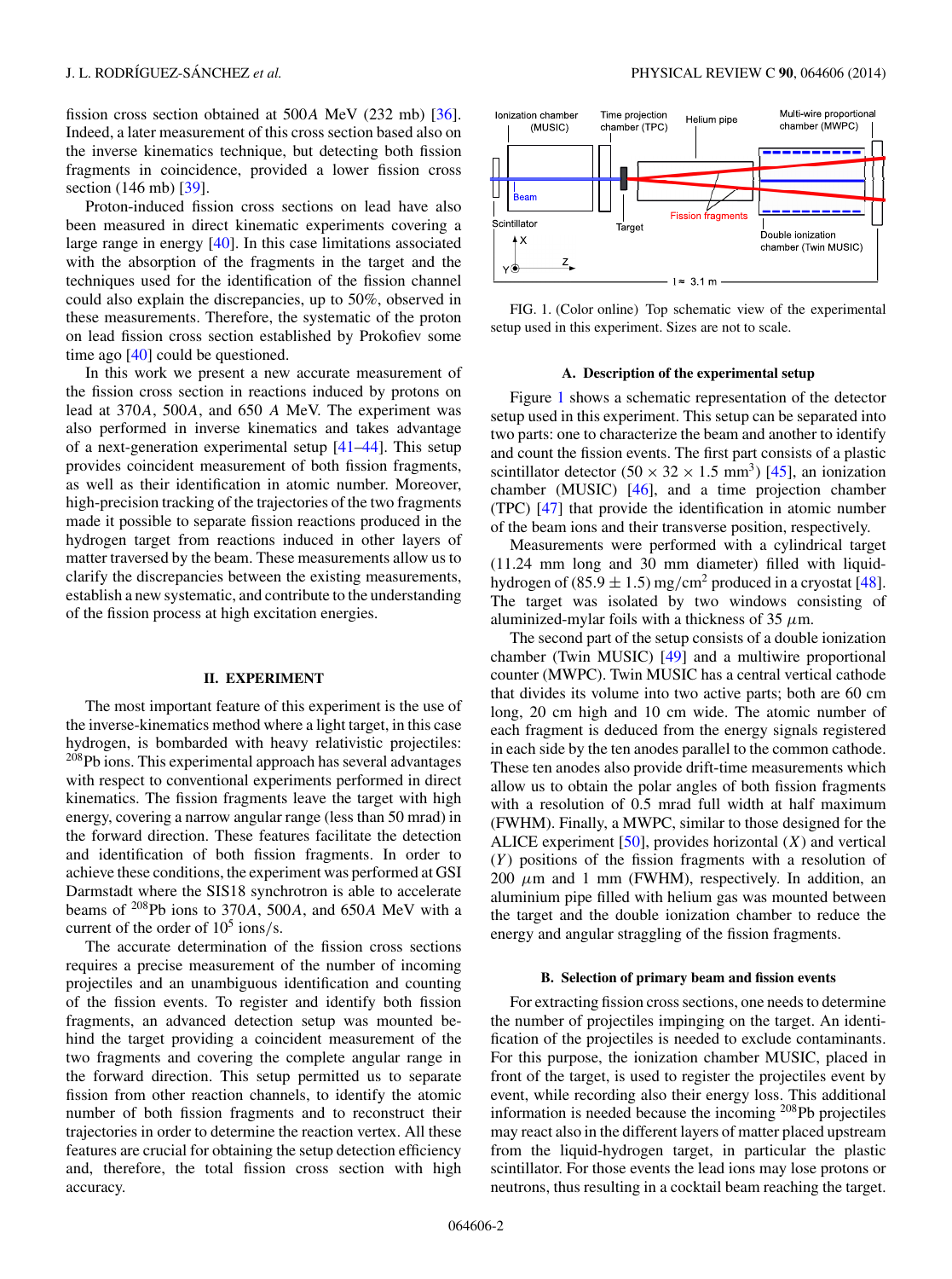<span id="page-2-0"></span>

FIG. 2. (Color online) Atomic-number histogram of the ions detected with the ionization chamber placed before the target for the reaction  $^{208}Pb(500AMeV) + p$ .

Projectiles with atomic numbers different from  $Z = 82$  could be identified based on their energy-loss signal measured in the MUSIC chamber in front of the target. Unfortunately, reaction channels in which only neutrons are removed could not be disentangled. However, their nuclear reaction probability in the matter placed before the target is evaluated to be less than 0.5% of the total events, rendering their contribution negligible.

Figure 2 shows the atomic-number histogram deduced from the energy-loss signals registered by the MUSIC chamber. Only the ions with an atomic number inside the window defined by the two vertical lines in Fig. 2 are considered as <sup>208</sup>Pb projectiles. By fitting the different peaks in the histogram to Gaussian functions one can determine the contribution of each nuclear charge.

As can be seen in the figure, the window contains three nuclear charges leaving the contamination of ions with  $Z \neq 82$ to be less than 1.6%, 1.1% for  $Z = 81$  and 0.5% for  $Z =$ 83.  $Z = 81$  projectiles are produced in knock-out reactions upstream from the target while  $Z = 83$  is attributable to nuclear charge-exchange reactions. Moreover, a TPC chamber, calibrated with a mask, is used to check the impinging position of the projectile ions at the target. Both position distributions are shown in Fig. 3. The widths of both distributions are less than 4.5 mm (FWHM). Similar distributions are obtained for the three beam energies used in this work.

Fission fragments can be identified by atomic number using the Twin MUSIC ionization chamber. This detector provides the identification by measuring the energy-loss signals registered by the ten anodes parallel to the common cathode. These anodes provide also the angle and the position of both fission fragments due to their drift time measurements, in the two gas volumes, right and left of the common cathode. Figure 4 shows the two-dimensional spectrum of the energy lost by the fragments (in channels) registered in the two parts of the Twin MUSIC chamber. This spectrum is collected under the condition defined by the window in Fig. 2. Fission events are selected by the triangular window indicated in Fig. 4. Fragmentation reaction residues and direct-beam ions populate the edges of the spectrum. We can also observe beam pileup that is registered in both sides of the chamber and populates



FIG. 3. Position distributions of the beam ions in horizontal (solid histogram) and vertical direction (dotted histogram) as determined by the TPC for our measurement at 500A MeV.

the upper right corner of the figure. As can be seen in the figure, fission fragments are well separated from other reaction channels.

However, fission events can also be induced in other layers of matter traversed by the beam. Luckily, the contribution to fission of each layer of matter can be tracked back by using the Twin MUSIC, which provides the angle on the plane X-Z and the horizontal position of both fission fragments. The reconstruction is made taking into account that fission fragments follow straight trajectories inside the Twin MUSIC. These trajectories are obtained from linear fits of the drift-time signals registered by the ten anodes. The position where fission took place is defined as the intersection point, reaction vertex, between the left and right trajectories. The reconstruction of fission reaction vertex is shown in Fig. [5.](#page-3-0) This spectrum is collected under the conditions defined by the window in Fig. 2 and the triangular window in Fig. 4. It is clear from the figure



FIG. 4. (Color online) Scatter plot of the energy-loss signals registered by the two gas volumes of the Twin MUSIC chamber for the reaction <sup>208</sup>Pb(500AMeV) + p. Fission fragments are located inside the triangular window.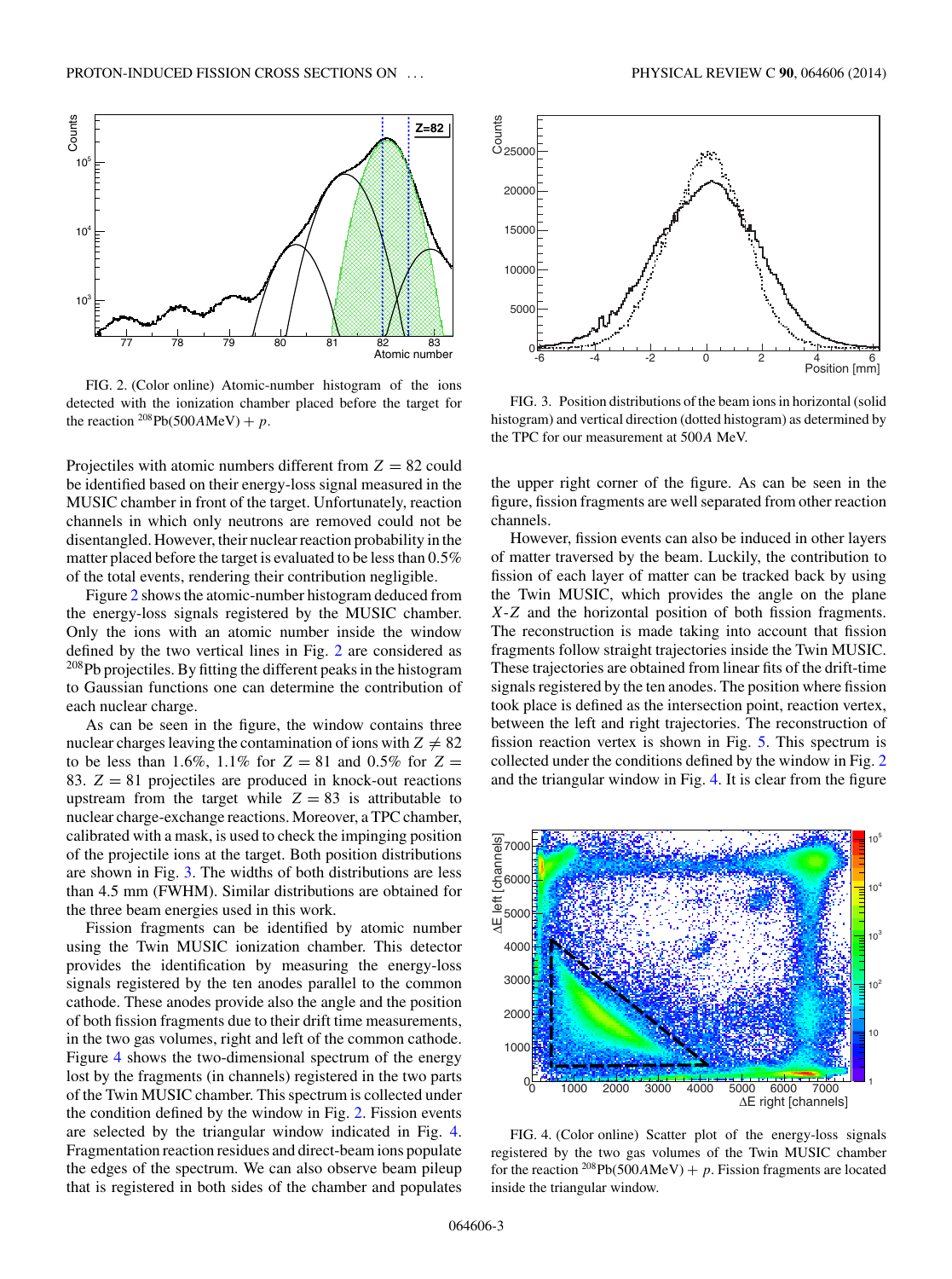<span id="page-3-0"></span>

FIG. 5. (Color online) Reconstruction of the fission reaction vertex along the Z coordinate using the tracking capabilities, taking the position of the multiwire proportional chamber as reference point. The long-dashed lines define the window of fission events taking place inside the hydrogen volume for the reaction <sup>208</sup>Pb(500AMeV) + p.

that the Twin MUSIC tracking makes it possible to separate between the fission events produced at the target position and fissions originating from other layers of matter, such as the helium gas inside of the pipe or the air between the windows of the target and the helium pipe. However, we cannot separate the contribution from the aluminized-mylar windows because these windows have a thickness of 35  $\mu$ m and their reaction probabilities are negligible. Only events inside the window, defined by the two long-dashed lines in Fig. 5, are counted as fission.

In Fig. 6 we present a cluster plot of the energy-loss signals registered by the two sections of the Twin MUSIC taking the conditions indicated in Figs. [2,](#page-2-0) [4,](#page-2-0) and 5 into account. In this figure, we can see a clear identification of fission events.

However, as will be shown in Sec.  $\Pi C$ , the detection probability of the experimental setup does not fully reach



FIG. 6. (Color online) Energy loss of the two fission fragments measured independently in the two parts of the Twin MUSIC plotted versus each other under the conditions shown in Figs. [2,](#page-2-0) [4,](#page-2-0) and 5.

100% and thus not all fission events are contained inside the window of Fig. 5, but this can be easily corrected.

#### **C. Detection efficiency of fission events**

An important factor to obtain an accurate value of the cross sections is to determine the efficiency of the experimental setup. The main contributions to the detection efficiency are the finite transversal size of the primary beam and its alignment with respect to the cathode placed in the middle of the Twin MUSIC chamber. Fission fragments emitted close to the vertical plane may hit the cathode or pass through the same part of the Twin MUSIC chamber without being registered as fission events. Moreover, fission fragments with a very large angular aperture could hit the aluminium pipe placed in front of the Twin MUSIC chamber reducing thereby the fission detection efficiency. To evaluate the losses on the cathode of the Twin MUSIC we use the MWPC chamber, which allows us to evaluate the shadow induced by the cathode plane. Figure 7 shows the horizontal position of the fission fragments recorded by the MWPC chamber. This spectrum is collected under the condition defined by the window in Fig. 5, i.e., fission events induced by the hydrogen target. In the figure, the shadow due to the cathode is indicated with two vertical lines. The full line shows the result of fitting the distribution with a function defined as the sum of a fourth-order polynomial and a Gaussian. The loss of fission events is estimated based on the difference between the fit and the measured spectrum, obtaining a value around 4.5% for the reaction  $^{208}Pb(500AMeV) + p$ .

Fission events lost because both fragments passed through the same part of the Twin MUSIC chamber are estimated by using a simulation. In this simulation, based on the GEANT4 code [\[51,52\]](#page-8-0), fission events were generated with the reaction models INCL4.6 [\[53\]](#page-8-0) and ABLA07 [\[54\]](#page-8-0) and then propagated through the experimental setup taking electromagnetic and



FIG. 7. (Color online) Horizontal  $(x \text{ coordinate})$  position of the fission fragments recorded by the MWPC chamber for the reaction <sup>208</sup>Pb(500AMeV) + p. The two dashed vertical lines indicate the shadow due to the cathode in the center of the Twin MUSIC chamber. The full line is the result of a fit to the histogram.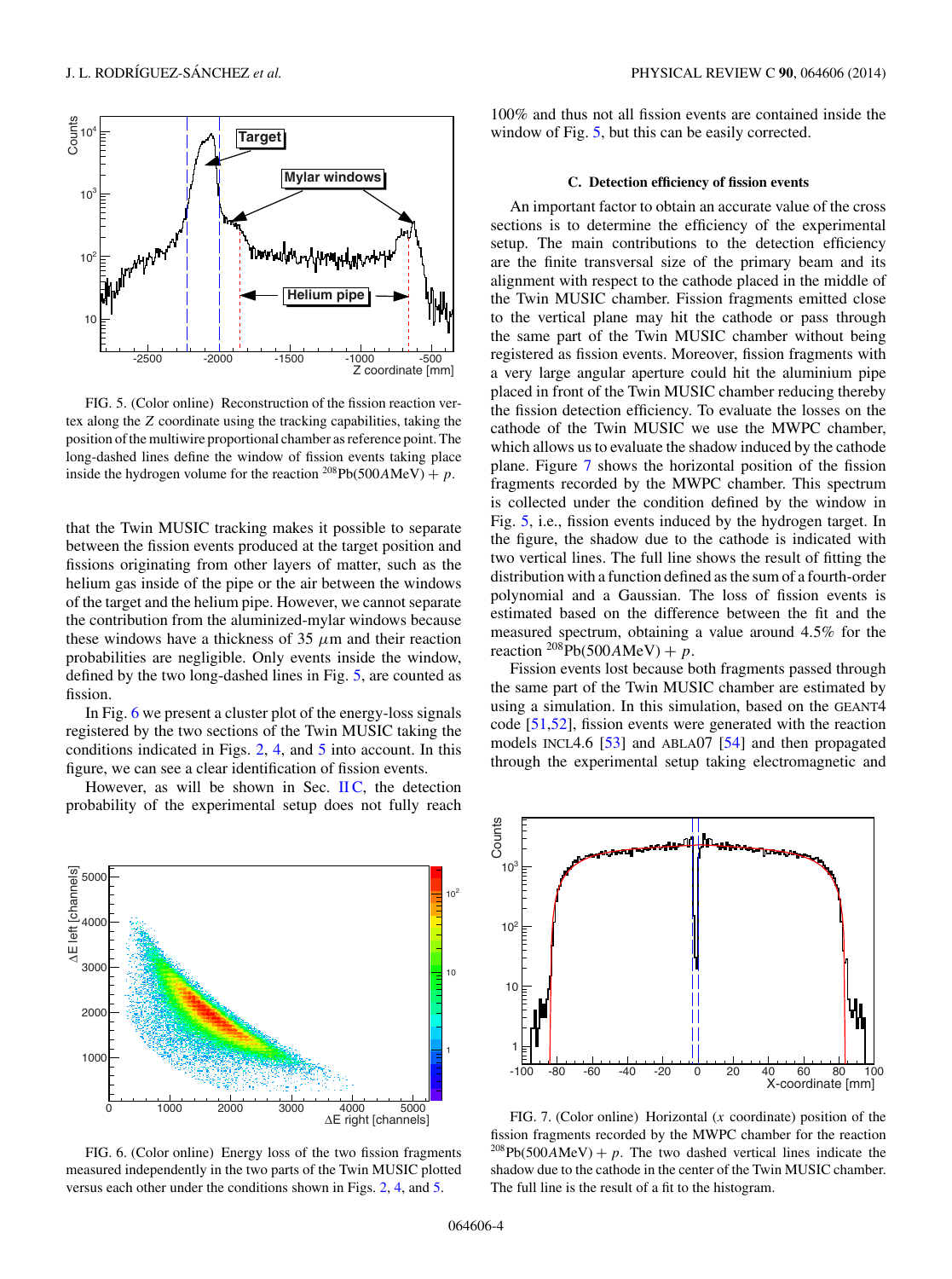<span id="page-4-0"></span>

FIG. 8. (Color online) Simulated efficiency for the detection of both fission fragments in the same section of the Twin MUSIC detector as a function of the misalignment distance between the beam and the central cathode of the detector for the three energies investigated in this work. The vertical lines represent the mean value of the measured misalignment for each energy.

nuclear interactions in all layers of matter into account. Fission fragments originating from fissions in the target were simulated based on the target thickness (11.24 mm) and the beam profile (4 mm FWHM).

This simulation provides the probability that both fission fragments pass through the same part of the Twin MUSIC chamber, which depends on the misalignment between the cathode and the horizontal position of the beam ions. The results of the simulation are shown in Fig. 8. This figure represents the average efficiency (lines) with its associated uncertainty (dashed area) as a function of the distance between the beam and the cathode of the Twin MUSIC for the three energies used in the experiment. The vertical lines represent the mean position of the beam ions for each energy obtained with the MWPC detector placed behind the Twin MUSIC. One can see that, as expected, the efficiency decreases with misalignment between the beam ions and the cathode of the Twin MUSIC detector and increases with energy of the beam.

The simulation is also used to obtain the efficiency loss due to the limited size of the aluminium pipe placed in front of the Twin MUSIC chamber. In this case, the efficiency depends on the radius of the pipe and the energy of the beam. The results of the simulation are shown in Fig. 9 with their associated uncertainty.

## **III. RESULTS**

The total cross section for proton-induced fission of  $208Pb$ was measured at three energies. The number of projectiles  $(N_p)$  is determined based on the condition shown in Fig. [2.](#page-2-0) The number of fission events  $(N_f)$  is obtained from the condition indicated in Fig. [5.](#page-3-0) Their statistical uncertainties are given by Poisson statistics according to the observed number of counts, and for the three measurements they were below 1%. The final results for the measured fission yields ( $n_f = N_f/N_p$ ), corrections and fission cross sections are listed in Table [I.](#page-5-0)



FIG. 9. (Color online) Simulated geometrical efficiency due to the finite size of the helium pipe located between the target and the Twin MUSIC detector. The vertical line represents the pipe radius.

As can be seen in Table [I,](#page-5-0) all applied corrections are rather small, the largest being those corresponding to the attenuation of the beam intensity in the target, the lost fission events in the helium pipe, and the detection efficiency of the Twin MUSIC chamber. The correction of the beam attenuation in the target is obtained from the reaction probability of the incoming projectiles in half of the target thickness calculated with the codes INCL4.6  $[53]$  and ABLA07  $[54]$ . The obtained corrections for the three energies, 370A, 500A, and 650A MeV, are 3.6%, 3.8%, and 4.0%, respectively. Secondary reactions of the beam ions in the target are also evaluated based on the nuclear reaction rate in half of the target thickness. The obtained corrections are below 2.2% for all energies. Moreover, the fission fragments could also undergo secondary reactions between the target and the Twin MUSIC chamber and not be counted as fission events. The corresponding probability for the different layers of matter is below 0.4% for the three experimental energies. The systematic uncertainties associated with these corrections are also listed in Table [I.](#page-5-0)

The results obtained for the total fission cross section are displayed in Fig. [10](#page-5-0) (full circles) as a function of the kinetic energy of the proton and compared to previous measurements reported in the literature for the reactions  $p + \text{natPb}$  and <sup>208</sup>Pb + p. Fission cross sections of  $<sup>nat</sup>Pb(p, f)$  are expected</sup> to be above the ones of <sup>208</sup>Pb( $p, f$ ) because of the lower fission barriers of the naturally abundant lead, with more proton-rich isotopes. The expected difference between the fission cross sections of  $^{208}Pb(p, f)$  and  $^{nat}Pb(p, f)$  is less than 10% (see Sec. [IV\)](#page-6-0).

As can be seen in the figure, our data have, in general, better accuracy than any of the previous data. Moreover, our measurement at 500 MeV is in perfect agreement with the recent measurement of Schmidt and collaborators (full triangle up) [\[39\]](#page-8-0) using a similar detection setup. However, the cross section obtained by Fernández and collaborators (full square) [\[36\]](#page-8-0) using the magnetic spectrometer FRS at GSI exhibits an important deviation with respect to our results and the general systematics. This deviation could be due to the limited acceptance of the spectrometer used in that work [\[38\]](#page-8-0).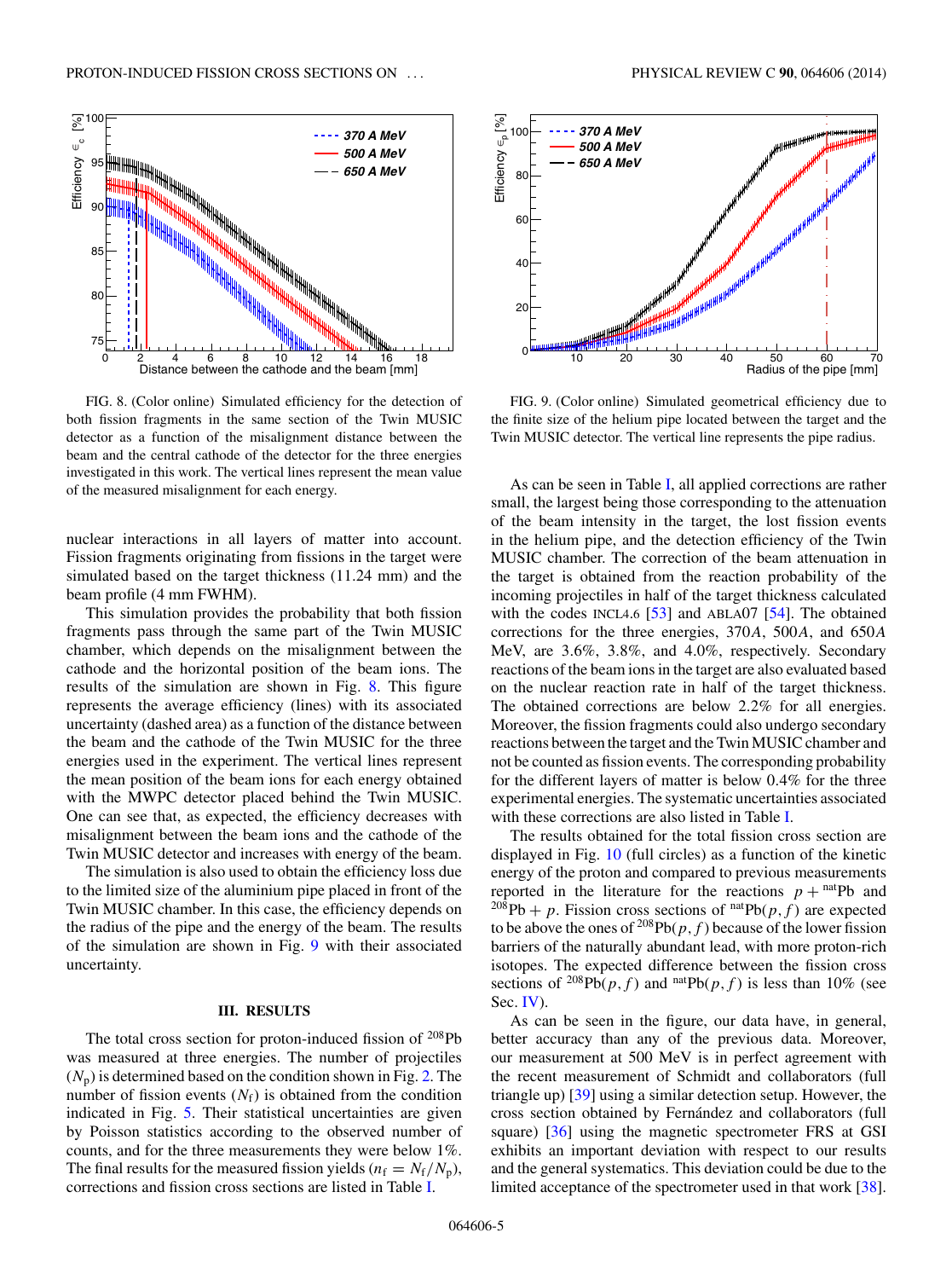<span id="page-5-0"></span>TABLE I. Beam energy, fission yields  $(n_f = N_f/N_p)$ , corrections for Twin MUSIC efficiencies, fission events lost on the helium pipe, beam attenuation in the target, secondary reactions of the beam, and fission background from the reconstruction of Fig. [5.](#page-3-0) The total fission yield  $n_f^{\text{tot}}$  represents the corrected fission yield,  $n_f^{\text{tot}} = \frac{n_f(1 - f_{\text{sr}})(1 - f_{\text{br}})}{F_{\text{tvinMUSIC}}\epsilon_p(1 - f_{\text{beam}})}$ . The fission cross section is given by  $\sigma = -\ln(1 - n_f^{\text{tot}})/N_t$ , where  $N_t$  represents the number of nuclei in the target per unit area.

| Energy<br>[MeV] | Fission<br>vield<br>$n_{\rm f}$ | Twin MUSIC<br>efficiency<br>$\varepsilon_{\text{TwinMUSIC}}$ [%] | Pipe<br>correction<br>$\varepsilon_{\rm n}$ [%] | Beam<br>attenuation<br>$f_{\text{beam}}$ [%] | Secondary<br>reactions<br>$f_{sr}$ [%] | Background<br>reconstruction<br>$f_{\rm hr}$ [%] | Total<br>fission yield<br>$n_{\rm f}^{\rm tot}$ | Total fission<br>cross section<br>[mb] |
|-----------------|---------------------------------|------------------------------------------------------------------|-------------------------------------------------|----------------------------------------------|----------------------------------------|--------------------------------------------------|-------------------------------------------------|----------------------------------------|
| 370             | 0.00359                         | $86 \pm 2$                                                       | $66 \pm 2$                                      | $3.6 \pm 2$                                  | $2.0 \pm 1$                            | $2.1 \pm 1.0$                                    | $0.00629 \pm 0.00031$                           | $123 \pm 7$                            |
| 500             | 0.00630                         | $88 \pm 2$                                                       | $94 \pm 2$                                      | $3.8 \pm 2$                                  | $2.1 + 1$                              | $1.7 \pm 0.5$                                    | $0.00762 \pm 0.00031$                           | $149 \pm 8$                            |
| 650             | 0.00716                         | $87 \pm 2$                                                       | $99 \pm 1$                                      | $4.0 \pm 2$                                  | $2.2 + 1$                              | $1.1 + 0.5$                                      | $0.00838 \pm 0.00030$                           | $164 \pm 8$                            |

The present results are consistent with the measurements using proton-induced fission on  $^{208}Pb$  between 50 and 200 MeV obtained by Flerov (diagonal crosses) [\[55\]](#page-9-0), Shigaev (crosses) [\[56\]](#page-9-0) and Duijvestijn (open star) [\[57\]](#page-9-0). The same occurs when one compares our data with the measurements of natPb between 50 and 200 MeV, which were performed by Shigaev (open triangles up) [\[56\]](#page-9-0), Duijvestijn (open triangle down) [\[57\]](#page-9-0), and Bychenkov (open squares) [\[58\]](#page-9-0), as well as with the values reported by Konshin (stars) [\[59\]](#page-9-0) between 150 and 400 MeV. Moreover, the results obtained by Enqvist and collaborators (open circle) [\[37\]](#page-8-0) with 208Pb at 1*A* GeV using the magnetic spectrometer FRS also seems consistent with the extrapolation of our data. One can observe that the cross section obtained by Gloris (open diamond)  $[60,61]$  with natPb at 1 GeV is consistent with the previous measurement of Enqvist and collaborators (open circle) because, as already mentioned, the measurements performed with natPb must be above those with 208Pb.

Our measurements are also in agreement with the values reported by Hagebo (open cross) [\[62\]](#page-9-0) and Brandt (full star) [\[63\]](#page-9-0), who measured in direct kinematics the reaction  $p +$ <sup>nat</sup>Pb at 600 and 590 MeV, respectively. Finally, the results reported by Kotov (small full squares) [\[64\]](#page-9-0) measuring proton-induced fission on natPb covering a large range of kinetic energies show



FIG. 10. (Color online) Total fission cross sections measured in the present work (full circles) as a function of the proton energy in comparison to previously measured data for the reactions  $p + \text{natPb}$ and  $^{208}Pb + p$ . The dashed line is to guide the eye.

a systematic underestimation of the cross sections compared to the other measurements. However, the relative evolution of Kotov's data with the proton energy confirms the tendency shown by our data between 300 and 700 MeV and the extrapolation up to 1 GeV. One can also observe that the measurement reported by Vaishnene (full triangle down) [\[65\]](#page-9-0) at 1 GeV presents the same underestimation.

The new measurements together with the validated data for other energies were used to benchmark the parametrization of total fission cross sections for proton-induced reactions on <sup>208</sup>Pb performed by Prokofiev [\[40\]](#page-8-0). The parametrization shown in Eq. (1) was first proposed by Fukahori and Pearlstein [\[66\]](#page-9-0) and later modified by Prokofiev to take into account the reduction of the fission cross sections at energies above 1 GeV:

$$
\sigma_f(E) = P_1(1 - e^{-P_3(E - P_2)})[1 - P_4 \ln(E)]. \tag{1}
$$

Figure 11 shows the measurements obtained in this work (full circles) together with the data reported by Schmidt (full triangle up) [\[39\]](#page-8-0), Enqvist (open circle) [\[37\]](#page-8-0), Flerov (open squares) [\[55\]](#page-9-0), Shigaev (crosses) [\[56\]](#page-9-0), and Duijvestijn (open star) [\[57\]](#page-9-0) in comparison to the systematics proposed by Prokofiev  $[40]$  for  $^{208}Pb(p, f)$  reactions (dashed line). Clearly the systematics of Prokofiev underestimates the data



FIG. 11. (Color online) Comparison between Prokofiev's systematics for proton-induced fission on 208Pb (dashed line) and different measurements (symbols). The full line represents a fit of the new data using Prokofiev's equation.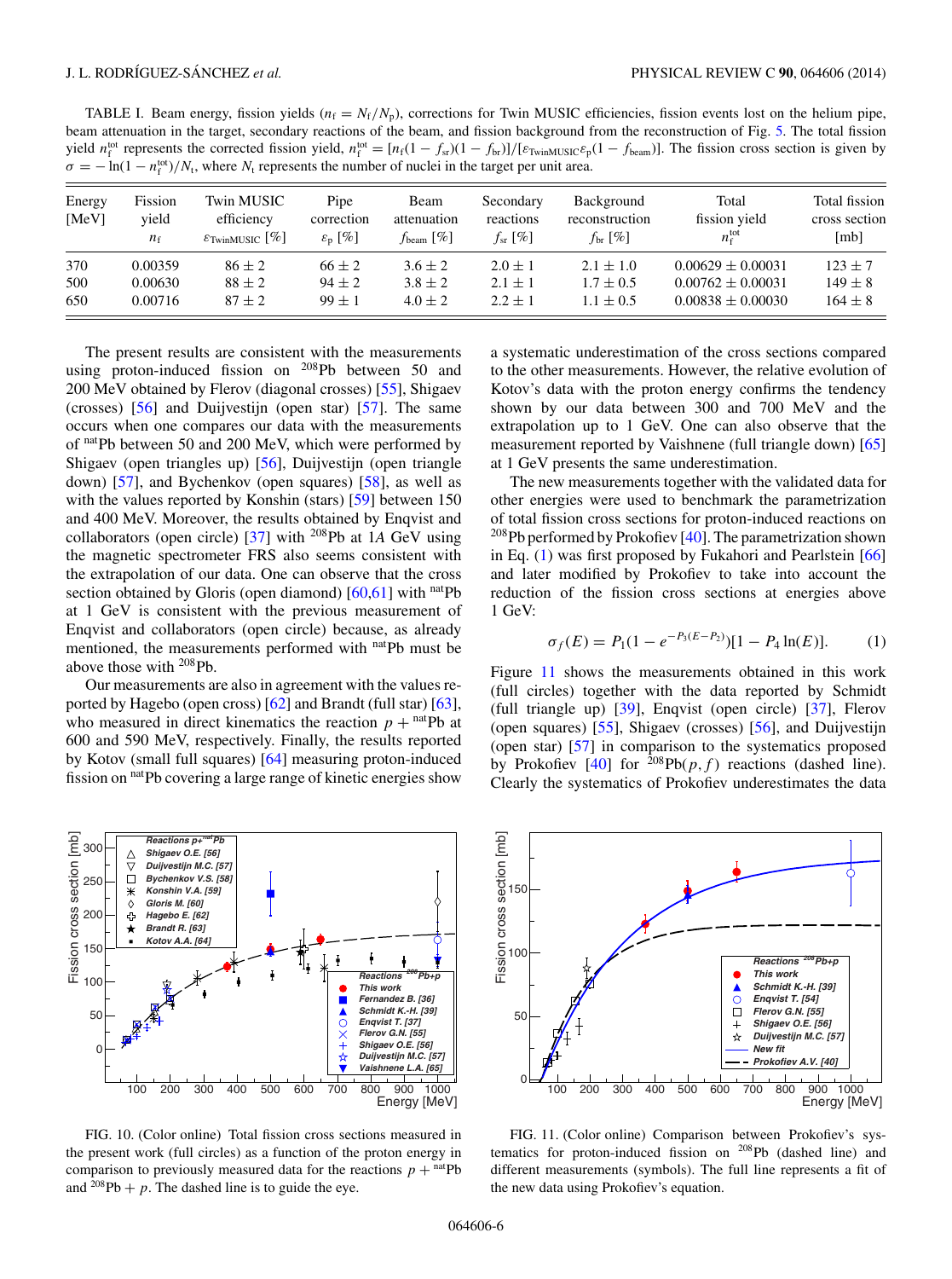<span id="page-6-0"></span>TABLE II. Parameters of the parametrization of the total fission cross sections for the reaction  $p + 208$  Pb obtained in this work and the ones previously proposed by Prokofiev.

| $P_{1}$ | P,   | $P_{3}$ | $P_{4}$ | $\chi^2/\nu$ | Reference      |
|---------|------|---------|---------|--------------|----------------|
| 179     | 52.8 | 0.00378 | 0.00203 | 6.76         | This work      |
| 142     | 52.7 | 0.00665 | 0.00203 | 1.26         | Prokofiev [40] |

for energies larger than 300 MeV while at low energies the systematic seems to reproduce the data fairly well. This is an expected result because the systematics were obtained by fitting the low-energy measurements and the one at 1 GeV reported by Vaishnene and collaborators [\[65\]](#page-9-0). However, we have only taken into account the measurement of Enqvist and collaborators [\[37\]](#page-8-0) because it is in better agreement with the tendency of our data.

In order to obtain a better parametrization of the proton on lead total fission cross sections, we have repeated the fit using the data shown in Fig. [11.](#page-5-0) In this fit we fixed the parameter  $P_4$  to the same value given by Prokofiev to avoid divergences because of the limited number of measurements above 700 MeV. The new values of the parameters are shown in Table II and are compared with the previous ones obtained by Prokofiev. The result of this new fit is also shown in Fig. [11](#page-5-0) as the full line.

#### **IV. DISSIPATIVE AND TRANSIENT EFFECTS**

Different experimental observables such as the pre-scission particle emission [\[67,68\]](#page-9-0) or the fission cross sections indicate that fission at excitation energies above 100 MeV cannot be explained by purely statistical approaches like the transitionstate method [\[12\]](#page-8-0). However, a description according to a diffusion process across the fission barrier seems more appropriate [\[25](#page-8-0)[,69\]](#page-9-0). In this picture, a dissipation coefficient couples the intrinsic and collective degrees of freedom determining how fast excitation energy is transformed into deformation. This coupling between excitation energy and deformation together with the stochastic nature of the process introduces an average time, or transient time, that the system needs to reach a stationary fission flux across the barrier. The natural framework to describe these processes are transport equations such as the Fokker–Planck [\[22](#page-8-0)[,70\]](#page-9-0) or Langevin [\[71–73\]](#page-9-0) equations including the nuclear potential against deformation, a dissipative and a stochastic term.

Grangé and collaborators  $[22]$  $[22]$  established that the optimal conditions for investigating low-deformation dissipative and transient effects in fission were the use of spherical fissioning systems with low-angular momentum and excitation energies well above the fission barrier. Several works tried to fulfill these conditions at least partially. A first example is alpha-induced fusion-fission reactions on tungsten targets at energies up to 140 MeV [\[74\]](#page-9-0). This experiment demonstrated that the measured excitation functions for the fission cross sections were compatible with a value of the transient time less than  $\tau_{trans}$  =  $1 \times 10^{-21}$  s. Spallation reactions have also been used to induce fission in tantalum [\[75\]](#page-9-0), gold [\[76\]](#page-9-0), and uranium [\[77\]](#page-9-0) targets.

In these cases excitation energies up to several hundreds of MeV were reached and relatively low angular momentum was induced, but for the tantalum and uranium cases the fissioning systems were deformed. To describe the measured cross sections, calculations taking into account the initial deformation required dissipative and transient effects. The value of the reduced dissipation parameter used to describe the data was around (4.5 ± 0.5) ×  $10^{21}$  s<sup>-1</sup> and its corresponding transient time was  $(3.3 \pm 0.7) \times 10^{-21}$  s. Similar results were obtained in peripheral fragmentation reactions induced by different pre-actinides on a carbon target [\[78\]](#page-9-0).

For the reaction investigated in this work, fission induced by relativistic protons onto a lead target fulfills all the optimum requirements for the investigation of dissipative and transient effects in fission. Moreover, the combination of our measurements with validated previous measurements, as discussed in Sec. [III,](#page-4-0) will help to provide a complete excitation function for the fission cross section of this reaction that will be used to investigate the onset of transient effects.

For the description of the data we have coupled two reaction codes. The Liège intranuclear cascade code INCL4.6 [\[53\]](#page-8-0) describes the fast interaction between the proton and the lead target as a series of nucleon-nucleon collisions leading to an excited remnant. The deexcitation of this remnant is modeled by the statistical evaporation code ABLA07 [\[54\]](#page-8-0). In this code, dissipative and transient effects in fission are described by using an analytical description of the time-dependent fission width as obtained from a Fokker–Planck equation describing the diffusion across the barrier, as indicated in Ref. [\[79\]](#page-9-0).

In Fig. 12 we show different calculations compared with the data obtained in this work and with other data validated in Sec. [III.](#page-4-0) In this figure, the dashed line represents the result of a calculation taking dissipative effects with a value of the reduced dissipation parameter  $\beta = 4.5 \times 10^{21} \text{ s}^{-1}$ into account, but not considering transient effects. These



FIG. 12. (Color online) Fission cross sections measured in this work (full circles) and in other experiments in comparison with a the dynamical description of fission based on a time-independent fission width given by Kramers (long-dashed line) and with calculations using INCL4.6 + ABLA07 for different values of the reduced dissipation parameter.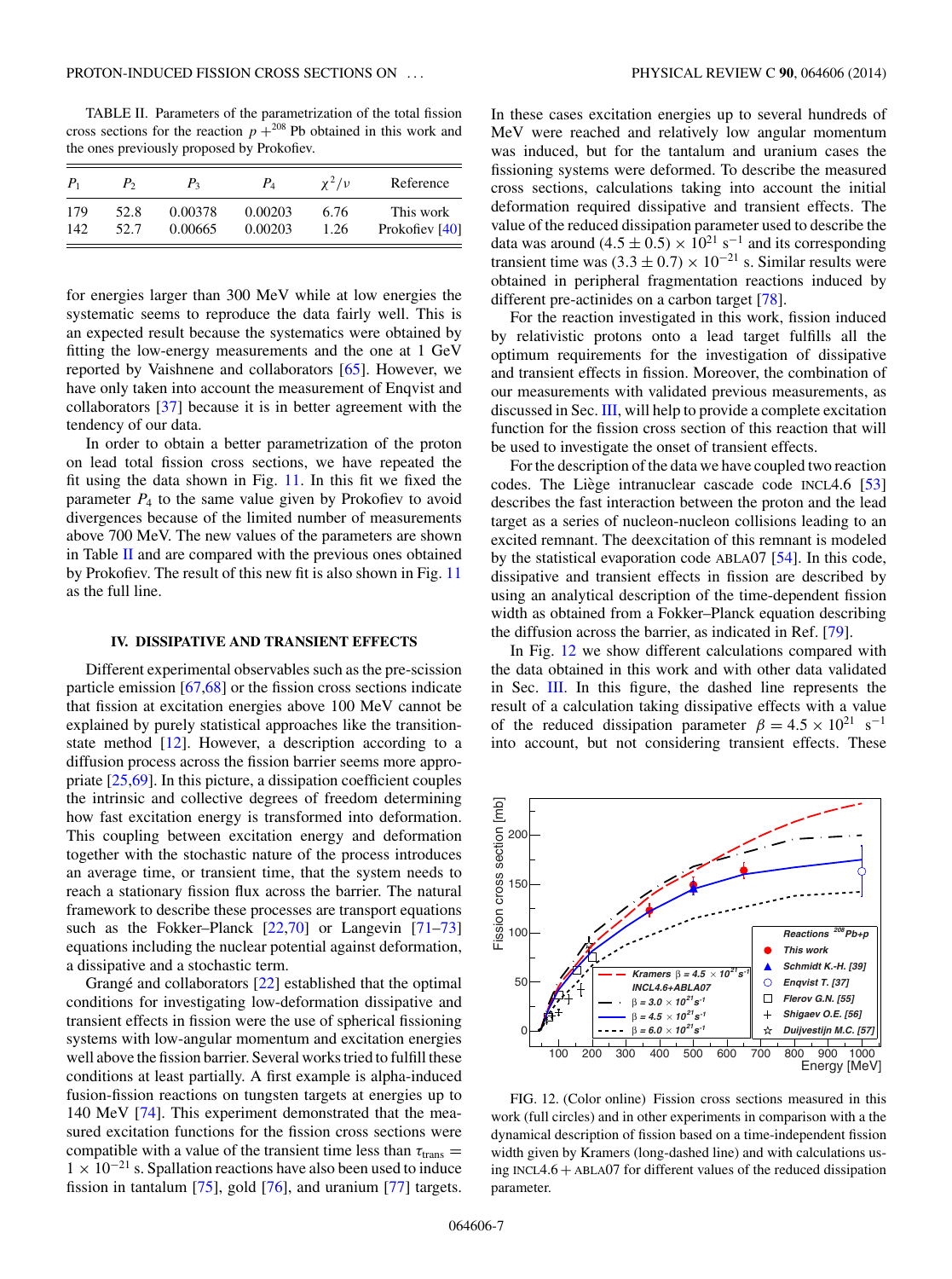calculations correspond to the description of the fission process proposed by Kramers [\[19\]](#page-8-0). As can be seen, this calculation clearly overestimate the fission cross sections at high proton energies. However, the calculations describe rather well the cross sections for proton energies below 200 MeV. This result is in agreement with other works [\[22,25,](#page-8-0)[75\]](#page-9-0), where the authors did not observe transient-time effects for excitation energies below 100–150 MeV.

In the same figure, the solid line corresponds to calculations considering a time-dependent fission width using the same value for the reduced dissipation parameter,  $\beta = 4.5 \times$ 1021 s−1, according to the prescription proposed in Ref. [\[79\]](#page-9-0). As can be seen, this calculation nicely describes the complete excitation function of fission cross sections. The comparison with the calculations without transient effects would indicate that these effects appear at excitation energies above 110 MeV. This onset of transient effects at relatively high excitation energies can be understood if one takes into account that the average fission delay induced by a reduced dissipation parameter  $\beta = 4.5 \times 10^{21} \text{ s}^{-1}$  corresponds to  $\tau_{trans} = 1.2 \times 10^{-21} \text{ s}.$ Therefore, such a short time shift can only be significant when the statistical time is of the same order.

The dotted-dashed and dotted lines in Fig. [12](#page-6-0) represent similar calculations but with different values of the reduced dissipation parameter,  $\beta = 3 \times 10^{21} \text{ s}^{-1}$  and  $\beta = 6 \times 10^{21}$ s<sup>-1</sup>, respectively. These additional calculations were used to illustrate that all cross sections can be described with the same value of the reduced dissipation parameter and, consequently, no evidence for a temperature dependence is observed. These conclusions, the onset of transient effects at excitation energies above 110 MeV, and the temperature independence of the reduced dissipation parameter coincide with the ones obtained in other works [\[22,25,26,](#page-8-0)[75\]](#page-9-0).

In order to benchmark our data and validate the model calculations, in Fig. 13 we also analyze neutron-induced fission cross sections on natural lead over the same range of energy



FIG. 13. (Color online) Fission cross sections measured for neutron-induced reactions on natPb [\[80,81\]](#page-9-0). The solid and dotted lines represent calculations using INCL4.6 + ABLA07 with a reduced dissipation parameter of  $\beta = 4.5 \times 10^{21} \text{ s}^{-1}$  for fission reactions induced by neutrons on natPb and <sup>208</sup>Pb, respectively.

covered by our data, but investigated in direct kinematics. The open circles represent a rather complete set of data up to 200 MeV obtained by Shcherbakov and collaborators [\[81\]](#page-9-0). The open diamonds correspond to the only existing set of data for energies above 200 MeV measured by Tarrio and collaborators [\[80\]](#page-9-0). The cross sections above 200 MeV were measured relative to 235U. Absolute values were obtained using evaluated total fission cross sections of 235U taken from the JENDL/HE-2007 evaluation [\[82,83\]](#page-9-0).

In this figure we also include the same model calculations we performed for the proton data for a value of the reduced dissipation parameter  $\beta = 4.5 \times 10^{21} \text{ s}^{-1}$ . The dotted line corresponds to calculations for <sup>208</sup>Pb and the solid line for natPb. Because the difference of the total fission cross section between the two targets is smaller than 10%, we can then directly compare the proton data with 208Pb and neutron data with natpb. The calculations shown in Fig. 13 reproduce the data very well up to 550 MeV and within the error bars up to 750 MeV. Above that energy, the calculations overestimate the data. Proton-induced fission reactions have been intensively investigated at GSI at energies around 1000A MeV with tantalum  $[75]$ , gold  $[76]$ , lead  $[37]$ , and uranium targets [\[77\]](#page-9-0). Total fission cross sections obtained in these measurements were reasonably well reproduced by the same model calculations and parameters [\[53](#page-8-0)[,75\]](#page-9-0) we use to describe the neutron-induced fission cross sections shown in Fig. 13. This validation of our model calculations with reactions induced by protons around 1 GeV and the good description of the neutron data at energies below 750 MeV could indicate some problem with the data shown in Fig. 13 above 750 MeV, which would be also supported by the unexpected reduction in the measured cross sections above that energy value.

The overall good description of the neutron-induced fission cross sections with the same model calculations that also reproduce the proton-induced fission allows us to validate two independent sets of data, at least up to 650 MeV, and represents an additional support to the conclusions obtained with respect to the magnitude and temperature independence of the reduced dissipation parameter.

## **V. CONCLUSIONS**

In the present work, we investigated proton-induced fission of <sup>208</sup> Pb in inverse kinematics at 370A, 500A, and 650A MeV by using a highly efficient detection setup that permitted us to determine the fission cross sections with high precision. These new data allow us to clarify the existing discrepancies in previous measurements at intermediate and high energies.

This set of data also helps us to revisit the previously established systematics by Prokofiev [\[40\]](#page-8-0) and to propose a new parametrization for proton-induced fission cross sections. Moreover, we use the data to benchmark model calculations performed with the intranuclear cascade code, INCL4.6 [\[53\]](#page-8-0), coupled to the deexcitation code ABLA07 [\[54\]](#page-8-0). The large range covered by these data in terms of excitation energy allows us to investigate dissipative and transient effects in fission. Calculations including dissipative but not transient effects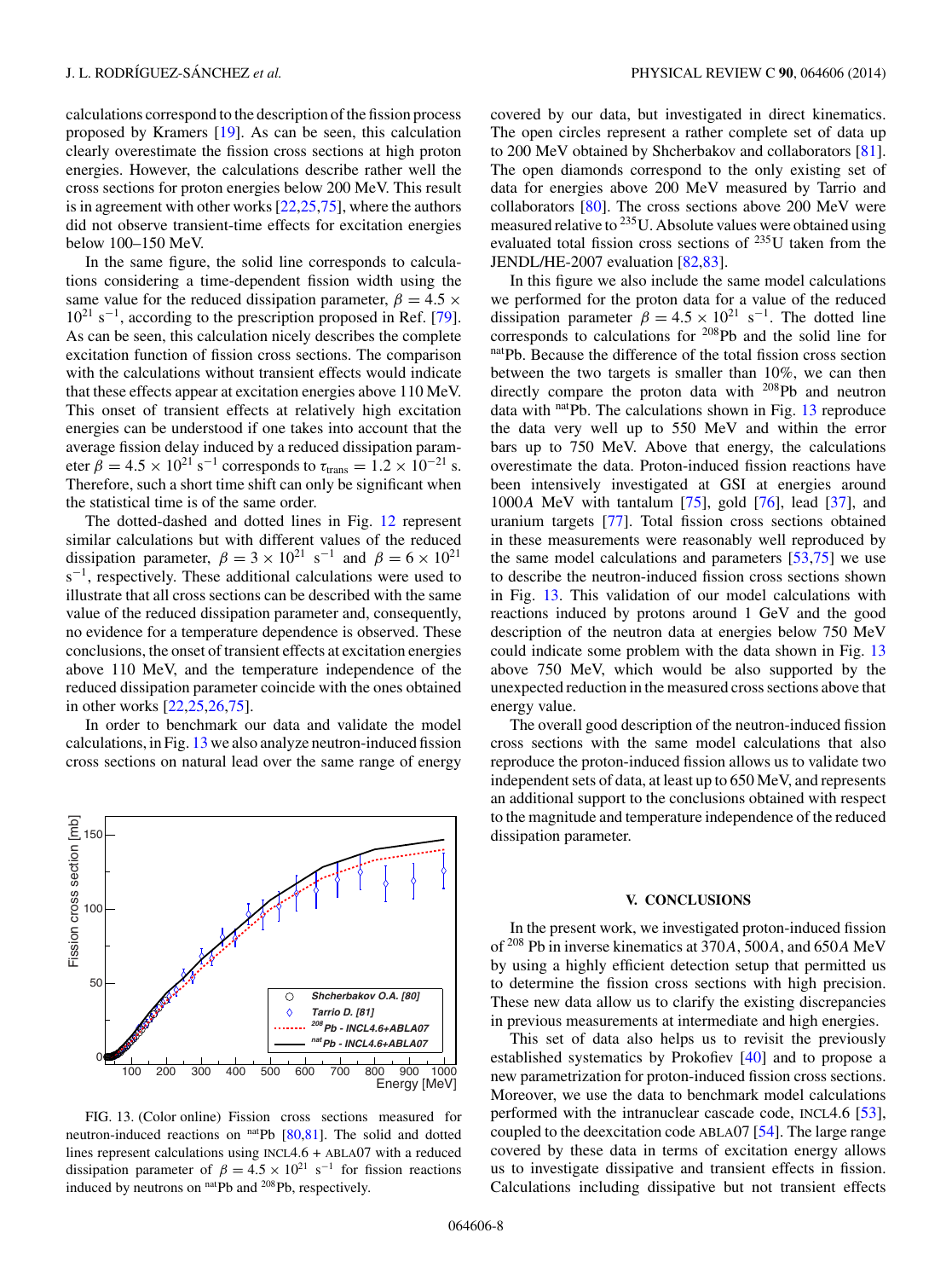<span id="page-8-0"></span>could describe the measured cross sections up to a proton energy of around 200 MeV. At higher excitation energies, only calculations including a time-dependent description of the fission width describe the data correctly. We then confirm previous works pointing to a unique value of the reduced dissipation parameter around  $\beta = 4.5 \times 10^{21} \text{ s}^{-1}$  as well as to the temperature independence of this parameter. In addition, we confirm that the onset of transient effects occurs at excitation energies around 110 MeV [22,25,26[,75\]](#page-9-0).

Finally, we also analyze neutron-induced fission cross sections on <sup>nat</sup>Pb investigated in direct kinematics and covering the same range in energy investigated with protons in this work. The fact that the same model calculations also describe the neutron-induced-fission cross sections, at least up to 650 MeV, reinforces our previous conclusions on the role of dissipative and transient effects in fission.

- [1] N. Schunck, [J. Phys.: Conf. Ser.](http://dx.doi.org/10.1088/1742-6596/436/1/012058) **[436](http://dx.doi.org/10.1088/1742-6596/436/1/012058)**, [012058](http://dx.doi.org/10.1088/1742-6596/436/1/012058) [\(2013\)](http://dx.doi.org/10.1088/1742-6596/436/1/012058).
- [2] M. Bender *et al.*, [Rev. Mod. Phys.](http://dx.doi.org/10.1103/RevModPhys.75.121) **[75](http://dx.doi.org/10.1103/RevModPhys.75.121)**, [121](http://dx.doi.org/10.1103/RevModPhys.75.121) [\(2003\)](http://dx.doi.org/10.1103/RevModPhys.75.121).
- [3] B. Jurado *et al.*, [Phys. Lett. B](http://dx.doi.org/10.1016/S0370-2693(02)03234-3) **[553](http://dx.doi.org/10.1016/S0370-2693(02)03234-3)**, [186](http://dx.doi.org/10.1016/S0370-2693(02)03234-3) [\(2003\)](http://dx.doi.org/10.1016/S0370-2693(02)03234-3).
- [4] C. Paradela *et al.*, [Phys. Rev. C](http://dx.doi.org/10.1103/PhysRevC.82.034601) **[82](http://dx.doi.org/10.1103/PhysRevC.82.034601)**, [034601](http://dx.doi.org/10.1103/PhysRevC.82.034601) [\(2010\)](http://dx.doi.org/10.1103/PhysRevC.82.034601).
- [5] Q. Ducase *et al.*, [EPJ Web Conf.](http://dx.doi.org/10.1051/epjconf/20136208002) **[62](http://dx.doi.org/10.1051/epjconf/20136208002)**, [08002](http://dx.doi.org/10.1051/epjconf/20136208002) [\(2013\)](http://dx.doi.org/10.1051/epjconf/20136208002).
- [6] [J. Benlliure, E. Casarejos, J. Pereira, and K. H. Schmidt,](http://dx.doi.org/10.1103/PhysRevC.74.014609) *Phys.* Rev. C **[74](http://dx.doi.org/10.1103/PhysRevC.74.014609)**, [014609](http://dx.doi.org/10.1103/PhysRevC.74.014609) [\(2006\)](http://dx.doi.org/10.1103/PhysRevC.74.014609).
- [7] A. Bail *et al.*, [Phys. Rev. C](http://dx.doi.org/10.1103/PhysRevC.84.034605) **[84](http://dx.doi.org/10.1103/PhysRevC.84.034605)**, [034605](http://dx.doi.org/10.1103/PhysRevC.84.034605) [\(2011\)](http://dx.doi.org/10.1103/PhysRevC.84.034605).
- [8] J. Benlliure *et al.*, [Nucl. Phys. A](http://dx.doi.org/10.1016/S0375-9474(97)00607-6) **[628](http://dx.doi.org/10.1016/S0375-9474(97)00607-6)**, [458](http://dx.doi.org/10.1016/S0375-9474(97)00607-6) [\(1998\)](http://dx.doi.org/10.1016/S0375-9474(97)00607-6).
- [9] F. Farget *et al.*, [J. Phys.: Conf. Ser.](http://dx.doi.org/10.1088/1742-6596/420/1/012119) **[420](http://dx.doi.org/10.1088/1742-6596/420/1/012119)**, [012119](http://dx.doi.org/10.1088/1742-6596/420/1/012119) [\(2013\)](http://dx.doi.org/10.1088/1742-6596/420/1/012119).
- [10] K. Nishio *et al.*, [Phys. Rev. C](http://dx.doi.org/10.1103/PhysRevC.82.024611) **[82](http://dx.doi.org/10.1103/PhysRevC.82.024611)**, [024611](http://dx.doi.org/10.1103/PhysRevC.82.024611) [\(2010\)](http://dx.doi.org/10.1103/PhysRevC.82.024611).
- [11] A. Boudard *et al.*, [Nucl. Phys. A](http://dx.doi.org/10.1016/j.nuclphysa.2004.05.003) **[740](http://dx.doi.org/10.1016/j.nuclphysa.2004.05.003)**, [195](http://dx.doi.org/10.1016/j.nuclphysa.2004.05.003) [\(2004\)](http://dx.doi.org/10.1016/j.nuclphysa.2004.05.003).
- [12] N. Bohr and J. A. Wheeler, [Phys. Rev.](http://dx.doi.org/10.1103/PhysRev.56.426) **[56](http://dx.doi.org/10.1103/PhysRev.56.426)**, [426](http://dx.doi.org/10.1103/PhysRev.56.426) [\(1939\)](http://dx.doi.org/10.1103/PhysRev.56.426).
- [13] E. Holub, D. Hilscher, G. Ingold, U. Jahnke, H. Orf, and H. Rossner, [Phys. Rev. C](http://dx.doi.org/10.1103/PhysRevC.28.252) **[28](http://dx.doi.org/10.1103/PhysRevC.28.252)**, [252](http://dx.doi.org/10.1103/PhysRevC.28.252) [\(1983\)](http://dx.doi.org/10.1103/PhysRevC.28.252).
- [14] W. P. Zank, D. Hilscher, G. Ingold, U. Jahnke, M. Lehmann, and H. Rossner, [Phys. Rev. C](http://dx.doi.org/10.1103/PhysRevC.33.519) **[33](http://dx.doi.org/10.1103/PhysRevC.33.519)**, [519](http://dx.doi.org/10.1103/PhysRevC.33.519) [\(1986\)](http://dx.doi.org/10.1103/PhysRevC.33.519).
- [15] T. Geisel and J. Nierwetberg, [Phys. Rev. Lett.](http://dx.doi.org/10.1103/PhysRevLett.48.835) **[48](http://dx.doi.org/10.1103/PhysRevLett.48.835)**, [835](http://dx.doi.org/10.1103/PhysRevLett.48.835) [\(1982\)](http://dx.doi.org/10.1103/PhysRevLett.48.835).
- [16] A. Gavron *et al.*, [Phys. Lett. B](http://dx.doi.org/10.1016/0370-2693(86)90170-X) **[176](http://dx.doi.org/10.1016/0370-2693(86)90170-X)**, [312](http://dx.doi.org/10.1016/0370-2693(86)90170-X) [\(1986\)](http://dx.doi.org/10.1016/0370-2693(86)90170-X).
- [17] A. Gavron *et al.*, [Phys. Rev. C](http://dx.doi.org/10.1103/PhysRevC.35.579) **[35](http://dx.doi.org/10.1103/PhysRevC.35.579)**, [579](http://dx.doi.org/10.1103/PhysRevC.35.579) [\(1987\)](http://dx.doi.org/10.1103/PhysRevC.35.579).
- [18] D. J. Hinde *et al.*, [Nucl. Phys. A](http://dx.doi.org/10.1016/0375-9474(86)90214-9) **[452](http://dx.doi.org/10.1016/0375-9474(86)90214-9)**, [550](http://dx.doi.org/10.1016/0375-9474(86)90214-9) [\(1986\)](http://dx.doi.org/10.1016/0375-9474(86)90214-9).
- [19] H. A. Kramers, [Physica](http://dx.doi.org/10.1016/S0031-8914(40)90098-2) **[7](http://dx.doi.org/10.1016/S0031-8914(40)90098-2)**, [284](http://dx.doi.org/10.1016/S0031-8914(40)90098-2) [\(1940\)](http://dx.doi.org/10.1016/S0031-8914(40)90098-2).
- [20] P. Grangé and H. A. Weidenmüller, [Phys. Lett. B](http://dx.doi.org/10.1016/0370-2693(80)90204-X) [96](http://dx.doi.org/10.1016/0370-2693(80)90204-X), [26](http://dx.doi.org/10.1016/0370-2693(80)90204-X) [\(1980\)](http://dx.doi.org/10.1016/0370-2693(80)90204-X).
- [21] K. H. Bhatt, P. Grangé, and B. Hiller, *[Phys. Rev. C](http://dx.doi.org/10.1103/PhysRevC.33.954)* [33](http://dx.doi.org/10.1103/PhysRevC.33.954), [954](http://dx.doi.org/10.1103/PhysRevC.33.954) [\(1986\)](http://dx.doi.org/10.1103/PhysRevC.33.954).
- [22] P. Grangé, Li Jun-Qing, and H. A. Weidenmüller, *[Phys. Rev. C](http://dx.doi.org/10.1103/PhysRevC.27.2063)* **[27](http://dx.doi.org/10.1103/PhysRevC.27.2063)**, [2063](http://dx.doi.org/10.1103/PhysRevC.27.2063) [\(1983\)](http://dx.doi.org/10.1103/PhysRevC.27.2063).
- [23] P. Fröbrich, I. I. Gonchar, and N. D. Mavlitov, [Nucl. Phys. A](http://dx.doi.org/10.1016/0375-9474(93)90352-X) **[556](http://dx.doi.org/10.1016/0375-9474(93)90352-X)**, [281](http://dx.doi.org/10.1016/0375-9474(93)90352-X) [\(1993\)](http://dx.doi.org/10.1016/0375-9474(93)90352-X).
- [24] I. I. Gonchar, Phys. Part. Nucl. **26**, 294 (1995).
- [25] J. P. Lestone and S. G. McCalla, [Phys. Rev. C](http://dx.doi.org/10.1103/PhysRevC.79.044611) **[79](http://dx.doi.org/10.1103/PhysRevC.79.044611)**, [044611](http://dx.doi.org/10.1103/PhysRevC.79.044611) [\(2009\)](http://dx.doi.org/10.1103/PhysRevC.79.044611).
- [26] C. Schmitt, K.-H. Schmidt, A. Kelic, A. Heinz, B. Jurado, and P. N. Nadtochy, [Phys. Rev. C](http://dx.doi.org/10.1103/PhysRevC.81.064602) **[81](http://dx.doi.org/10.1103/PhysRevC.81.064602)**, [064602](http://dx.doi.org/10.1103/PhysRevC.81.064602) [\(2010\)](http://dx.doi.org/10.1103/PhysRevC.81.064602).
- [27] Spallation Neutron Source at OAK Ridge National Laboratory <http://www.sns.gov/>
- [28] [J-PARC, Japan Proton Accelerator Research Complex](http://j-parc.jp/index-e.html) http://jparc.jp/index-e.html
- [29] China Spallation Neutron Source (CSNS) <http://csns.ihep.ac.cn/english/index.htm>
- [30] European Spallation Source <http://europeanspallationsource.se/>

## **ACKNOWLEDGMENTS**

The authors are indebted to the GSI accelerator staff for providing an intense and stable beam of 208Pb. We also gratefully acknowledge J.-M. Gheller and S. Leray for providing the liquid hydrogen target and G. Ickert, D. Körper, N. Kurz, and A. Prochazka for their technical support during the experiment. This work was partially supported by the European Commission under projects ANDES-FP7-249671 and CHANDA-FP7- 605203, the Spanish Ministry of Research and Innovation under projects FPA2010-22174-C02 and Consolider-CPAN-CSD2007-00042, and the Regional Government of Galicia under the program "Grupos de Referencia Competitiva 2013- 011." One of us, C.R.T., also acknowledges the support of the Spanish Ministry of Education under a grant of postdoctoral mobility (2011) administered by FECYT.

- [31] J. L. Biarrotte *et al.*, [Nucl. Instrum. Methods Phys. Res. Sect. A](http://dx.doi.org/10.1016/j.nima.2006.02.127) **[562](http://dx.doi.org/10.1016/j.nima.2006.02.127)**, [656](http://dx.doi.org/10.1016/j.nima.2006.02.127) [\(2006\)](http://dx.doi.org/10.1016/j.nima.2006.02.127).
- [32] H. Aït Abderrahim et al., [Nucl. Instrum. Methods Phys. Res.](http://dx.doi.org/10.1016/S0168-9002(01)00164-4) Sect. A **[463](http://dx.doi.org/10.1016/S0168-9002(01)00164-4)**, [487](http://dx.doi.org/10.1016/S0168-9002(01)00164-4) [\(2001\)](http://dx.doi.org/10.1016/S0168-9002(01)00164-4).
- [33] C. D. Bowman, [Annu. Rev. Nucl. Part. Sci.](http://dx.doi.org/10.1146/annurev.nucl.48.1.505) **[48](http://dx.doi.org/10.1146/annurev.nucl.48.1.505)**, [505](http://dx.doi.org/10.1146/annurev.nucl.48.1.505) [\(1998\)](http://dx.doi.org/10.1146/annurev.nucl.48.1.505).
- [34] M. Medarde *et al.*, [J. Nucl. Mater.](http://dx.doi.org/10.1016/j.jnucmat.2011.01.034) **[411](http://dx.doi.org/10.1016/j.jnucmat.2011.01.034)**, [72](http://dx.doi.org/10.1016/j.jnucmat.2011.01.034) [\(2011\)](http://dx.doi.org/10.1016/j.jnucmat.2011.01.034).
- [35] [A. J. Koning, J.-P. Delaroche, and O. Bersillon,](http://dx.doi.org/10.1016/S0168-9002(98)00528-2) Nucl. Instrum. Methods Phys. Res., Sect. A **[414](http://dx.doi.org/10.1016/S0168-9002(98)00528-2)**, [49](http://dx.doi.org/10.1016/S0168-9002(98)00528-2) [\(1998\)](http://dx.doi.org/10.1016/S0168-9002(98)00528-2).
- [36] B. Fernández-Domínguez et al., [Nucl. Phys. A](http://dx.doi.org/10.1016/j.nuclphysa.2004.10.013) **[747](http://dx.doi.org/10.1016/j.nuclphysa.2004.10.013)**, [227](http://dx.doi.org/10.1016/j.nuclphysa.2004.10.013) [\(2005\)](http://dx.doi.org/10.1016/j.nuclphysa.2004.10.013).
- [37] T. Enqvist *et al.*, [Nucl. Phys. A.](http://dx.doi.org/10.1016/S0375-9474(00)00563-7) **[686](http://dx.doi.org/10.1016/S0375-9474(00)00563-7)**, [481](http://dx.doi.org/10.1016/S0375-9474(00)00563-7) [\(2001\)](http://dx.doi.org/10.1016/S0375-9474(00)00563-7).
- [38] J. Benlliure *et al.*, [Nucl. Instrum. Methods Phys. Res. A](http://dx.doi.org/10.1016/S0168-9002(01)00893-2) **[478](http://dx.doi.org/10.1016/S0168-9002(01)00893-2)**, [493](http://dx.doi.org/10.1016/S0168-9002(01)00893-2) [\(2002\)](http://dx.doi.org/10.1016/S0168-9002(01)00893-2).
- [39] K.-H. Schmidt *et al.*, [Phys. Rev. C](http://dx.doi.org/10.1103/PhysRevC.87.034601) **[87](http://dx.doi.org/10.1103/PhysRevC.87.034601)**, [034601](http://dx.doi.org/10.1103/PhysRevC.87.034601) [\(2013\)](http://dx.doi.org/10.1103/PhysRevC.87.034601).
- [40] A. V. Prokofiev, [Nucl. Instrum. Methods Phys. Res., Sect. A](http://dx.doi.org/10.1016/S0168-9002(01)00170-X) **[463](http://dx.doi.org/10.1016/S0168-9002(01)00170-X)**, [557](http://dx.doi.org/10.1016/S0168-9002(01)00170-X) [\(2001\)](http://dx.doi.org/10.1016/S0168-9002(01)00170-X).
- [41] A. Bail, J. Taieb, A. Chatillon, G. Belier, B. Laurent, and E. Pellereau, *Proceedings of the 2nd International Conference on Advancements in Nuclear Instrumentation Measurement Methods and their Applications* (ANIMMA-IEEE, Ghent, Belgium, 2011).
- [42] E. Pellereau *et al.*, [EPJ Web Conf.](http://dx.doi.org/10.1051/epjconf/20136206005) **[62](http://dx.doi.org/10.1051/epjconf/20136206005)**, [06005](http://dx.doi.org/10.1051/epjconf/20136206005) [\(2013\)](http://dx.doi.org/10.1051/epjconf/20136206005).
- [43] G. Boutoux *et al.*, [Phys. Procedia](http://dx.doi.org/10.1016/j.phpro.2013.06.024) **[47](http://dx.doi.org/10.1016/j.phpro.2013.06.024)**, [166](http://dx.doi.org/10.1016/j.phpro.2013.06.024) [\(2013\)](http://dx.doi.org/10.1016/j.phpro.2013.06.024).
- [44] J. L. Rodríguez-Sánchez et al., [EPJ Web Conf.](http://dx.doi.org/10.1051/epjconf/20136207009) **[62](http://dx.doi.org/10.1051/epjconf/20136207009)**, [07009](http://dx.doi.org/10.1051/epjconf/20136207009) [\(2013\)](http://dx.doi.org/10.1051/epjconf/20136207009).
- [45] A. Ebran *et al.*, [Nucl. Instrum. Methods Phys. Res., Sect. A](http://dx.doi.org/10.1016/j.nima.2013.06.021) **[728](http://dx.doi.org/10.1016/j.nima.2013.06.021)**, [40](http://dx.doi.org/10.1016/j.nima.2013.06.021) [\(2013\)](http://dx.doi.org/10.1016/j.nima.2013.06.021).
- [46] M. Pfüzner et al., [Nucl. Instrum. Methods Phys. Res., Sect. B](http://dx.doi.org/10.1016/0168-583X(94)95280-9) **[86](http://dx.doi.org/10.1016/0168-583X(94)95280-9)**, [213](http://dx.doi.org/10.1016/0168-583X(94)95280-9) [\(1994\)](http://dx.doi.org/10.1016/0168-583X(94)95280-9).
- [47] R. Janik *et al.*, [Nucl. Instrum. Methods Phys. Res., Sect. A](http://dx.doi.org/10.1016/j.nima.2011.02.052) **[640](http://dx.doi.org/10.1016/j.nima.2011.02.052)**, [54](http://dx.doi.org/10.1016/j.nima.2011.02.052) [\(2011\)](http://dx.doi.org/10.1016/j.nima.2011.02.052).
- [48] P. Chesny *et al.*, GSI Annu, Rep. **97**, 190 (1996).
- [49] B. Voss, *Proceedings of the Nuclear Science Symposium and Medical Imaging Conference* (NSS/MlC-IEEE, Valencia, Spain, 2011).
- [50] C. Finck *et al.*, [J. Phys.: Conf. Ser.](http://dx.doi.org/10.1088/1742-6596/50/1/056) **[50](http://dx.doi.org/10.1088/1742-6596/50/1/056)**, [397](http://dx.doi.org/10.1088/1742-6596/50/1/056) [\(2006\)](http://dx.doi.org/10.1088/1742-6596/50/1/056).
- [51] <http://geant4.cern.ch/>
- [52] D. Bertini, [J. Phys.: Conf. Ser.](http://dx.doi.org/10.1088/1742-6596/331/3/032036) **[331](http://dx.doi.org/10.1088/1742-6596/331/3/032036)**, [032036](http://dx.doi.org/10.1088/1742-6596/331/3/032036) [\(2011\)](http://dx.doi.org/10.1088/1742-6596/331/3/032036).
- [53] A. Boudard, J. Cugnon, J. C. David, S. Leray, and D. Mancusi, [Phys. Rev. C](http://dx.doi.org/10.1103/PhysRevC.87.014606) **[87](http://dx.doi.org/10.1103/PhysRevC.87.014606)**, [014606](http://dx.doi.org/10.1103/PhysRevC.87.014606) [\(2013\)](http://dx.doi.org/10.1103/PhysRevC.87.014606).
- [54] A. Kelić, M. V. Ricciardi, and K.-H. Schmidt, Proceedings *of Joint ICTP-IAEA Advanced Workshop on Model Codes for Spallation Reactions, ICTP Trieste, Italy*, *2008*, edited by